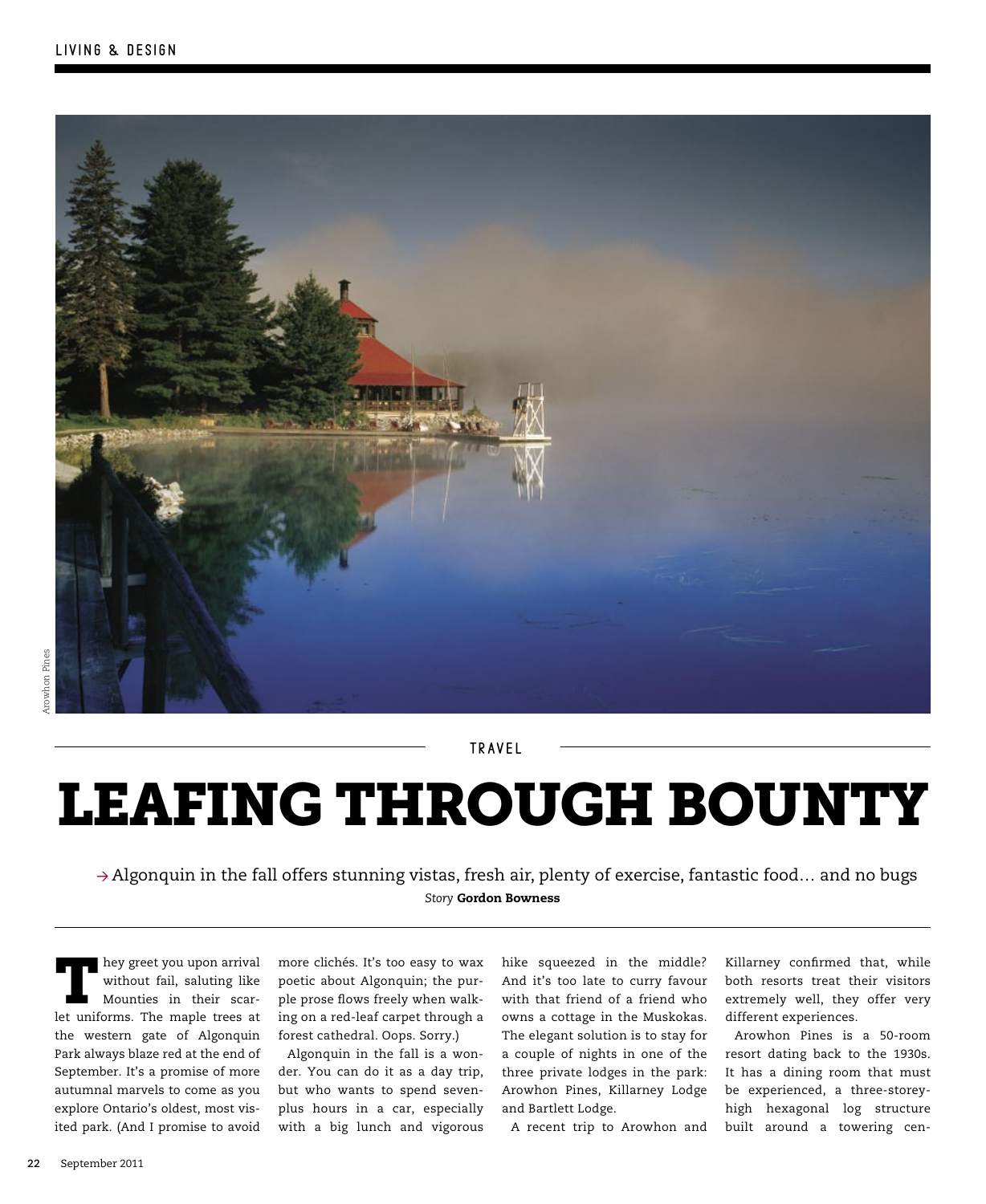tral fireplace, ringed by windows and a verandah, all dramatically perched on the unblemished shores of Little Joe Lake. Dinner here is a special event (so is lunch or breakfast for that matter). After an active day in the fresh, fresh air, who doesn't want to be rewarded by surprising choices, like osso bucco or smoked haddock crab cakes? The mains aren't overly large, which is good since you've already grazed away at a tantalizing appetizer buffet (that would stand in for dinner at most places: fresh greens, house patés and pickles, herring, sushi, chicken wings…). Then there's that long table of desserts and cheese to work through. The resort doesn't serve alcohol, so dinner is bring your own bottle; another opportunity to spoil yourself.

This place is elegant. They advice smart casual dress, but don't be afraid to work a fancy outfit at dinner. As the sun sets and the warm glow from inside spills onto the verandah, the place assumes a timeless air, as if you were back in the 1930s or '40s. You half expect frock coats or zoot suits.

Arowhon was started in 1938 by Lillian Kates (grandmother to food reviewer Joanne Kates) and is now run by her son Eugene and his wife Helen. The resort is a lovely 20-minute drive from the park's western gate. And definitely worth visiting for at least

one meal while you are in the area (prix fixe lunch is \$32, dinner is \$70). Accommodation costs \$240 to \$400 per person per night; that includes three honking meals, canoes, kayaks, sailboats and other amenities, the park fee, plus a location that can't be beat. And no Wi-Fi.

The accommodations range from fine to gorgeous. There are a few lovely private cabins for rent and a number of small but comfortable rooms with private baths, with three to 12 rooms housed together in large lodges that have a shared sitting room with a fireplace (ideal for groups and families). Most log cabins and lodges look out over the lake, though some of the individual rooms are oriented away from the water, toward a pretty creek, in some cases, and less auspicious green spaces, in others. Don't worry about securing the best rooms because you'll be spending the whole day in the park. Arowhon offers easy access to the park interior by canoe or walking trail — take along one of the kitchen's tasty packed lunches.

This isn't a wilderness resort. You can't avoid people. The huge sundeck and swimming dock (if you are lucky weather-wise

 $\rightarrow$  DRAMA The dining hall at Arowhon Pines (opposite page) sits on the shores of Little Joe Lake. One of the adorable cottages of Killarney Lodge (above right) and the region's ubiquitous loons (bottom right).

in September) fills up with lessactive sun-worshippers and folks with kids. But the social demands are easy to negotiate… and the park always beckons. This place really offers the best of both

worlds: fantastic food, top-notch service and unspoiled nature. And you get to glam it up at night. Divine.

Killarney, on the other hand,

Continued on page 24